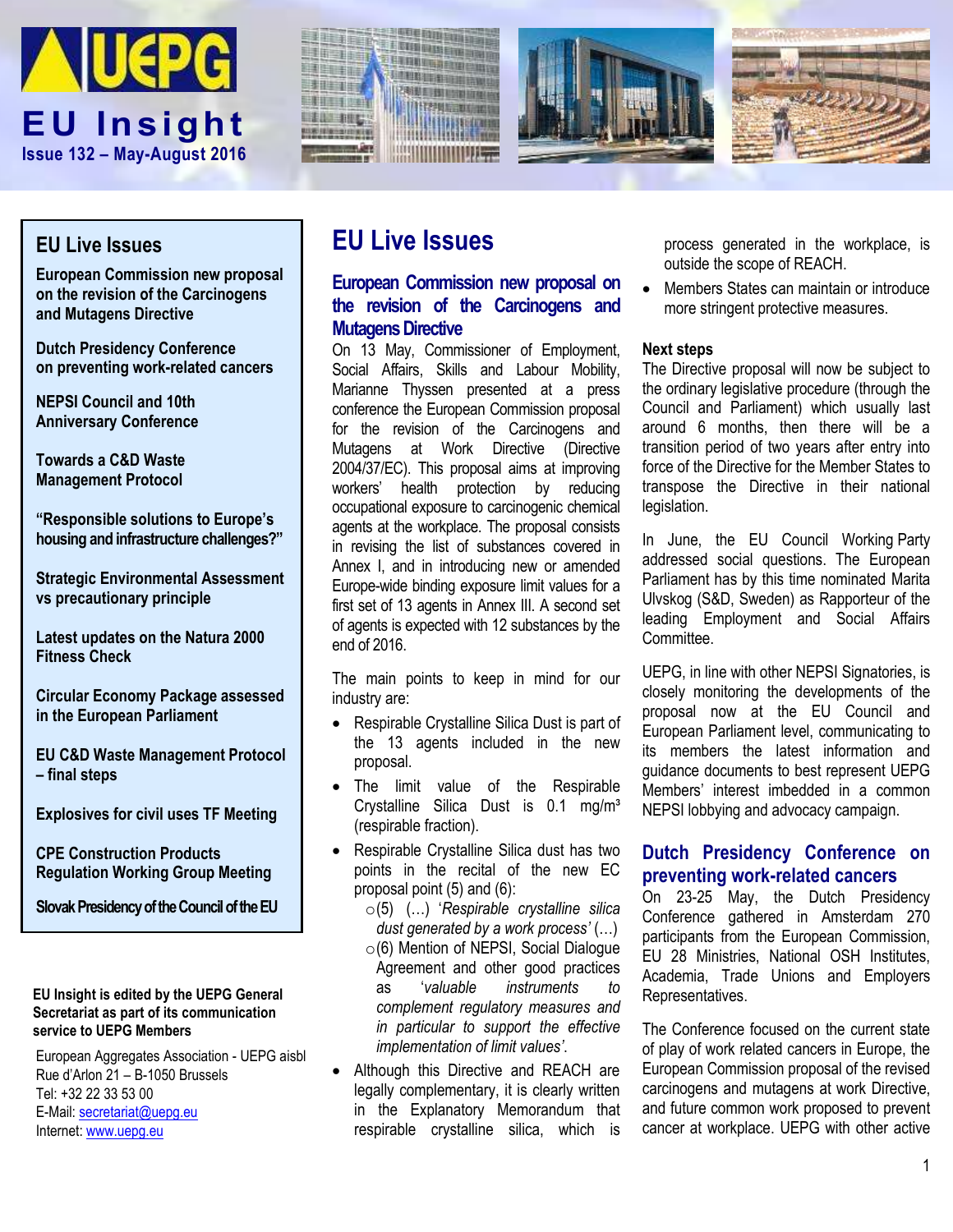NEPSI Signatories were present. The main highlights presented were:

#### **Recognition of NEPSI Agreement**

EU Commissioner of Employment, Social Affairs, Skills and Labour Mobility, Marianne Thyssen in her introductory speech officially praised the NEPSI Agreement. Mrs. Thyssen underlined first the importance of setting a binding limit value and that the 'NEPSI agreement offers practical guidelines to better manage the risk of RCS on the work floor'.

The Director General of DG Employment, Mr. Servoz, in his conclusion again emphasised the NEPSI agreement, its work and its role of good practice to support the OEL implementation for RCS, approved by all EU stakeholders at the Advisory Committee on Health and Safety at Work, as 0.1 mg/m<sup>3</sup>.

#### **Other good practices presented**

SLIC, the Senior Labour Inspectors' Committee, to which NEPSI has been presented at their last meeting, is also working on a RCS guidance document for the construction sector and could use NEPSI good practice handling. Other good practices were presented from the Institute for Occupational Safety and Health in UK (IOSH) ([www.notimetolose.org.uk](http://www.notimetolose.org.uk/)) and the Trade Unions in Spain ('[Càncer](http://www.cancerceroeneltrabajo.ccoo.es/cancercero/) zero' – CCOO Campaign) and in the Netherlands [\(werkplekkankervrij.nl/\)](http://werkplekkankervrij.nl/).

#### **Future of the proposal and next steps**

Didier Jans (NEPSI Spokesman /IMA-Europe, Secretary General) was invited over the future developments and steps of the European Commission proposal to speak about NEPSI. Didier Jans mentioned the unique work of the agreement and its potential for the future. He also invited all participants to the NEPSI Conference of 16 June.

#### **Road map to carcinogens**



At the end of the event, the Dutch Presidency launched [a roadmap](https://osha.europa.eu/en/themes/dangerous-substances/roadmap-to-carcinogens) with Social Partners (Business Europe and ETUC), EU-OSHA and the Austrian 2019 Presidency, under the format of a signed

covenant, committing them to a voluntary action scheme to raise awareness of the risks arising from exposures to carcinogens in the workplace and exchange good practices, to which NEPSI could play a big role.

#### **Risks and next legislative steps**

The Trade Union umbrella ETUC is lobbying very strongly to lower down the proposed RCS OEL to 0.05 mg/m<sup>3</sup>. Although the European Commission does not want clearly to change its proposed OEL for RCS, it will be now a decision from Members States and the European Parliament following the codecision procedure.

NEPSI Meetings have been taking place since June to discuss together on common public relations actions and communications related to the ordinary legislative procedure and any potential risks. UEPG is actively working on the issues with its NEPSI counterparts.



## **NEPSI Council and 10th Anniversary Conference**

The NEPSI Council meeting took place on 15 June. The positive and partly improved results of the 2016 Reporting were highlighted. UEPG has a record increase of reported employees and sites. UEPG thanks its Members and Companies for all their work and efforts.

The full NEPSI Summary Report and National Reports were approved. The preparatory work of the NEPSI 2015-2016 Communication Campaign and the NEPSI Conference was presented, including the webinars and newsletters on the added-value of NEPSI, the videos and the new NEPSI website. All information can be found on the new NEPSI website at [www.nepsi.eu.](http://www.nepsi.eu/)

On 16 June, a Conference in Brussels has taken stock of the achievements of the "Social Dialogue Agreement on Workers' Health Protection through the Good Handling and Use of Crystalline Silica and Products Containing it", ten years after its signature.



The video message from Commissioner for Employment and Social Affairs, Mrs Marianne Thyssen encouraged NEPSI social dialogue partners to continue the valuable work. It confirms the European Commission's strong support to the NEPSI initiative and the recognition of the Agreement as good practice and effective tool to implement the upcoming EU limit value on the ground.



NEPI National Good Practices' presented in UK with (on the left) Martin Isles (MPA, UK) and in Spain with (in the middle) César Luaces Frades (FdA, Spain).

At the end of the Conference, NEPSI signatories endorsed a joint declaration, where the future of the NEPSI Agreement lies in facilitating compliance with the upcoming EU regulatory measures on respirable crystalline silica dust generated by a work process. NEPSI remains open to new signatories.

Now NEPSI Signatories will have to secure during the ordinary adoption procedure in the Parliament and the Council this recognition of NEPSI as a tool to facilitate the implementation of the Carcinogens and Mutagens at work Directive and the level of the limit value at  $0.1$  mg/m<sup>3</sup>.

## **Towards a C&D Waste Management Protocol**

On 19 May, the last meeting of stakeholders took place in order to discuss the final items of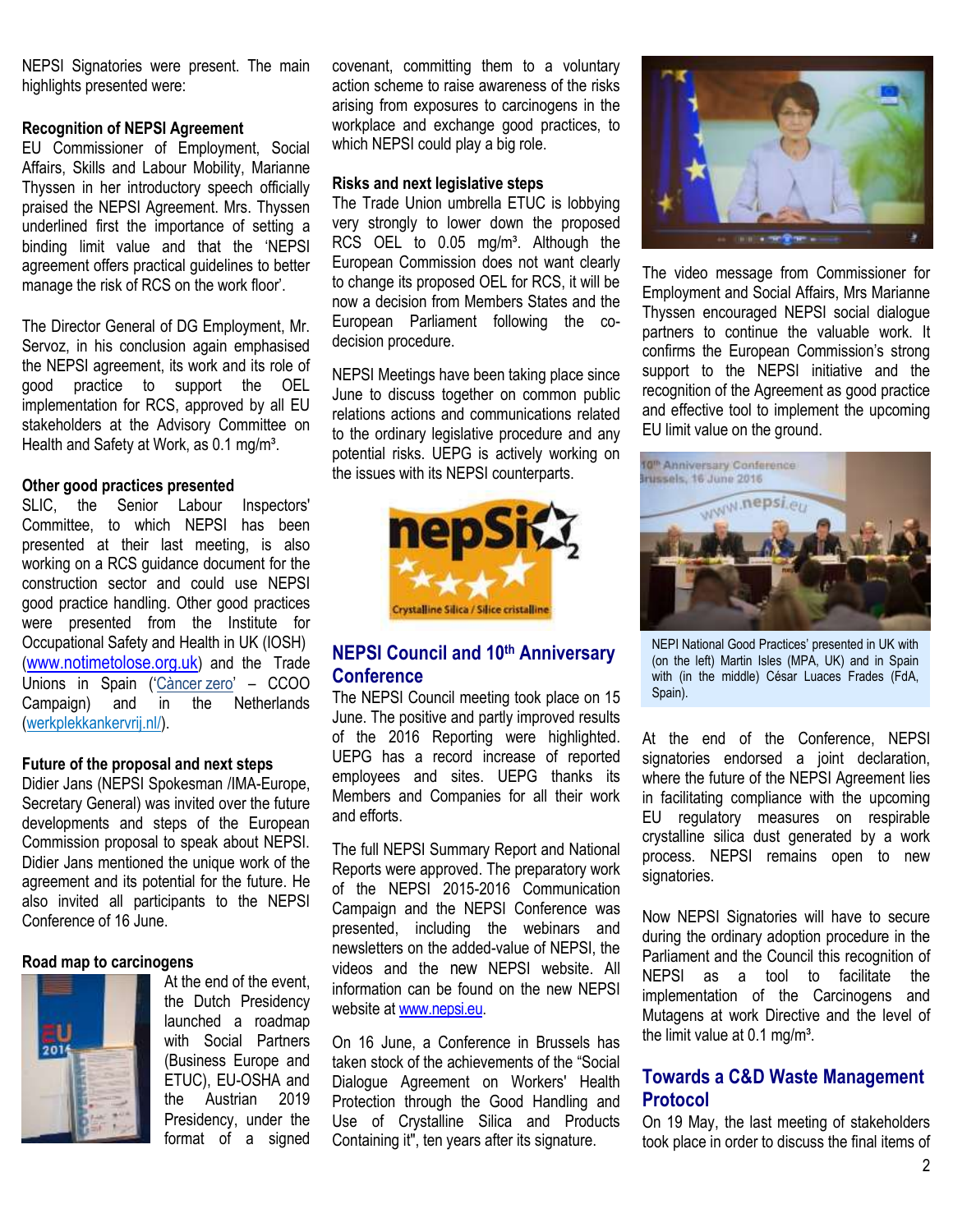the document, especially the quality insurance. While the document is still open for comments and will be circulated to UEPG Members, the protocol is now reaching its final stage: a validation workshop which took place on 30 June in Brussels. UEPG Members have been very much involved in the whole process.



The next important step will be the dissemination of this tool which aims at boosting recycling by tackling the key challenges (trust and perceived trust for instance). This will be a key aspect as it should be promoted towards competent authorities.

DG Grow, and especially Vincent Basuyau, have been very committed to supporting the recycled materials market, with the development of this document (done with Ecorys), but also with another study on Construction and Demolition Waste. For the later, a workshop took place on 25 May; Brian James, Chair of the UEPG Recycling Task Force, presented the challenges and opportunities for recycled aggregates.

The definition of backfilling (and the question to include it or not into the 70% recycling target) was largely debated at both events. There was a consensus on the need to backfill quarries, but there was no agreement amongst stakeholders whether this constituted recovery or not – UEPG being in the view that it is a recovery operation as correctly stated in the European legislation.

A key item of discussion during the event was the difficulty to obtain reliable data for recycled materials, and UEPG data was acknowledged as being the most reliable source of information. This shows that the great efforts from UEPG Members are showing results.

## **"Responsible solutions to Europe's housing and infrastructure challenges?"**

The Concrete Initiative will organise on 17 November an event on "Responsible solutions to Europe's housing and infrastructure challenges?". The objective for the Concrete Initiative is to provide a platform whereby:

- On the one hand, those with firsthand knowledge of what the challenges are can have a voice
- On the other, the construction sector as a whole can discuss ways in which it can provide solutions in the short, medium and long term.

Participants will include the Construction sector, Civil society & Think Tanks, policymakers and financial institutions. UEPG Members are invited to attend.

### **Strategic Environmental Assessment vs precautionary principle**

On 18 May, the European Commission organised a workshop on the application and effectiveness of the SEA Directive (Strategic Environmental Assessment Directive, 2001/42/EC). The key message was that this piece of legislation was a remarkable instrument, and that the root cause of potential difficulties came from an overuse of the precautionary principle which distorted the objective of the text.

According to the audience, composed mainly of Member States but also of other stakeholders, this procedure improves the planning process and facilitates the decision making. It is also a positive tool for economic activities, as if properly implemented, it facilitates the implementation of more controversial projects.

### **Latest updates on the Natura 2000 Fitness Check**

The publication of the consultants' Fitness Check final Report, with probably more than 600 pages, together with the European Commission's staff working paper with its conclusions, were supposed to be published in June, in advance of the EU Dutch Presidency Conference on Nature (scheduled 28-29-30 June).

Due to delays within the European Commission, the documents will not be published in time and this high-level Conference had been cancelled. It might be re-scheduled under the EU Slovakian Presidency.

We will keep you informed on future developments.

## **Circular Economy Package assessed in the European Parliament**

Following the publication of the new Circular Economy Package in December 2015, the European Parliament will be debating the European Commission's proposal before its first reading proposing amendments.

There are four legislative proposals to address:

- proposal for a directive amending Directive 2008/98/EC on waste
- proposal for a directive amending Directive 1999/31/EC on the landfill of waste
- proposal for a directive amending Directive 94/62/EC on packaging and packaging waste
- proposal for a directive amending Directives 2000/53/EC on end-of-life vehicles, 2006/66/EC on batteries and accumulators and waste batteries and accumulators, and 2012/19/EU on waste electrical and electronic equipment

These will be addressed separately, but to ensure consistency between the reports, a single rapporteur has been appointed, and the timeline before the adoption in Plenary will be adapted, leaving more time than usual between the deadline for amendments to the reports (30 June) and the vote in the lead Committee (November 2016).

The lead Committee is the Committee on the Environment, Public Health and Food Safety, and Simona Bonafè MEP (S&D, Italy) is the Rapporteur.

The Industry Committee will give an opinion.

The highlights of the two draft ENVI reports on Waste and Landfill, for the Aggregates Industry, are the following:

• Promotion of recycling targets for commercial waste and industrial waste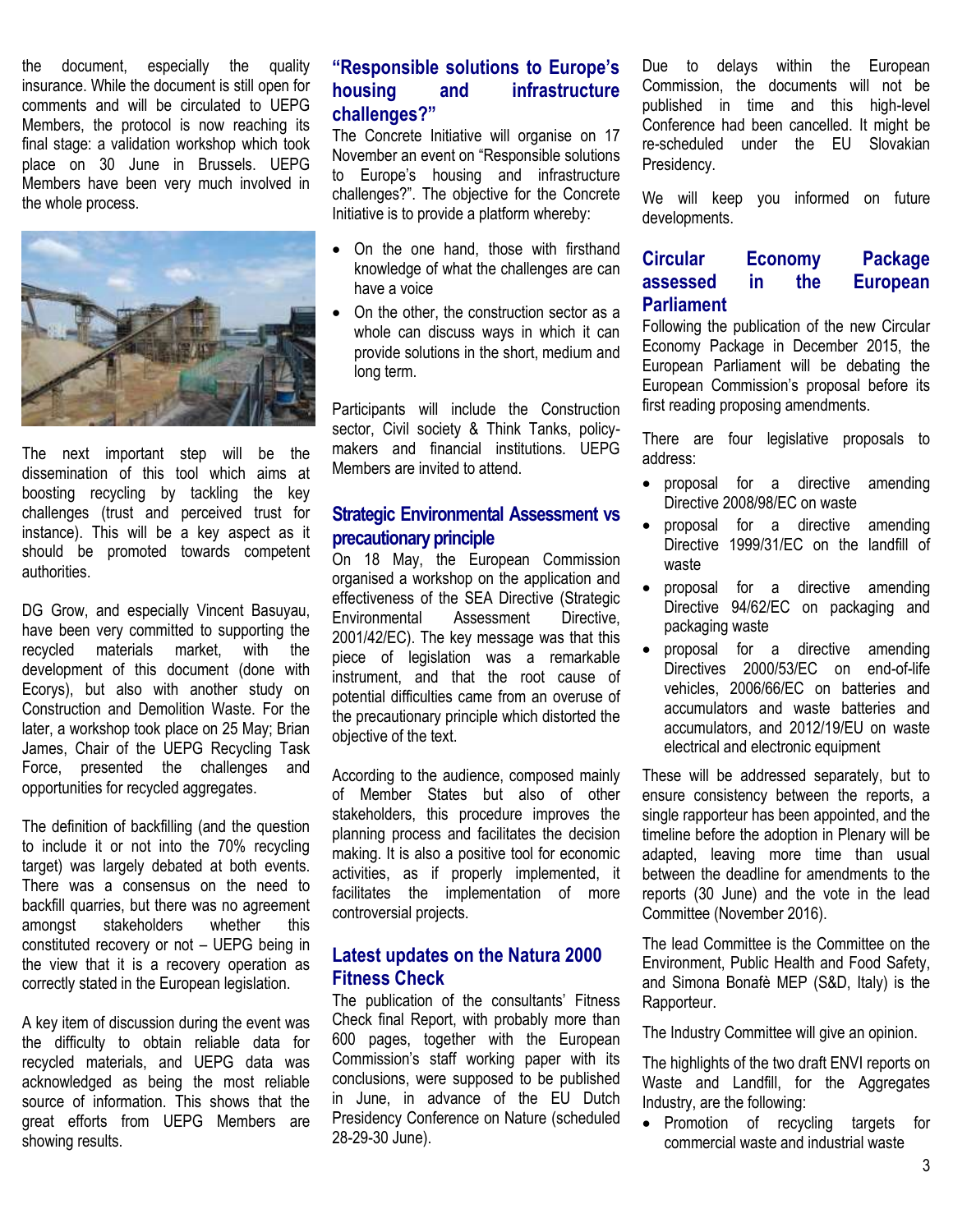- "In order to limit the negative environmental impact of different materials and to conserve natural resources, it is necessary to take additional measures focusing on the whole life cycle of products, including sustainable materials extraction"
- "For that reason, the Commission should propose, by the end of 2018, a lead indicator and a dashboard of subindicators on resource efficiency in order to monitor the progress towards the target of increasing resource efficiency at Union level by 30 % by 2030 compared with 2014 levels."
- A better definition of "non-hazardous waste"
- Definition of backfilling: specification that the "suitable waste" should be "nonhazardous"
- More reporting obligations for Member States than proposed by the European **Commission**
- "Member States shall make use of regulatory and economic instruments in order to incentivise the uptake of secondary raw materials. Those measures shall encourage, inter alia, the use of recycled content in products and green public procurement criteria."
- "By 31 December 2018, the Commission shall consider the possibility of setting up preparing for re-use and recycling targets which apply to specific construction and demolition waste to be met by 2025 and 2030".

In a nutshell, the main items important to UEPG will be the definition of "backfilling" (and it inclusion into the recycling target of 70%), the use of economic instruments, and the indicators of resource efficiency.

#### **Next steps**

UEPG sent suggested amendments to key MEPs and Permanent Representations. The document is available on the UEPG website [\(http://www.uepg.eu/positionpapers/download/24/attacheme](http://www.uepg.eu/positionpapers/download/24/attachement/uepg-proposed-amendments---circular-economy.pdf) [nt/uepg-proposed-amendments---circular-economy.pdf\).](http://www.uepg.eu/positionpapers/download/24/attachement/uepg-proposed-amendments---circular-economy.pdf)

We encourage all UEPG Members to provide it to their relevant contacts both in the European Parliament and within competent authorities.

The UEPG Recycling Task Force and the UEPG Working Group on Market Based Instruments have been working on the key items and will continue to do so at their next meetings. The Recycled Aggregates Task Force will meet next on 8 September 2016 and all UEPG Members are invited to join this Task Force.

UEPG will follow the debates in both EU Institutions, will organise meetings with the main decision-makers and will keep you updated.

We would like to thank all UEPG Members who have contributed, and we will keep you informed of the dissemination.

#### **Explosives for civil uses TF Meeting**



On 22 June, the UEPG-lead Explosives for civil uses Task Force met to discuss the latest developments of the implementation of the 'system for the identification and traceability of explosives for civil uses' Directive (2012/4/EU) in Europe. The Offshore sector was invited as a guest speaker to inform on the challenges of implementing the Directive, as understood now, in their sector. UEPG prepared a survey on the latest challenges faced by the whole supply chain on the implementation of the Directive in 2016, collecting information from the whole supply chain and presenting the results at the meeting. The results of the survey showed improvement in term of implementation and compliance in Europe since a year. However, some challenges remained, which will be presented towards Members States at the upcoming European Commission explosives for civil uses working group and AdCo Market Surveillance meetings in October 2016. Visit the Site: [http://www.explosives-for-civil-uses.eu/.](http://www.explosives-for-civil-uses.eu/)

## **CPE Construction Products Regulation Working Group Meeting**

On 23 June, John Bradshaw-Bullock (MPA, UK), participated at the Construction Products Europe (CPE) Construction Products Regulation (CPR) WG on behalf of UEPG.

John's report was on the on-going CPE work on Smart CE marking to not confuse with simplified CE marking, the slowdown of Standards process and the work on a data system for use by Market Surveillance authorities. A guest speaker from DG GROW of the European Commission, Tapani Mikkeli, was invited to respond to questions on notified objections as an on-going issue, technical platforms to be developed in autumn 2016, CPR implementation report to be published in July 2016, and lack of financial resources for the essential work carried out by the CEN consultants to be solved.

## **EU C&D Waste Management Protocol – final steps**

On 30 June, DG GROW hosted the Validation Workshop of the C&D Waste Management Protocol, finalising one year of common work to produce a document which should allow to increase confidence in recycled materials.

Brian James, Chair of the UEPG Recycled Aggregates Task Force, and other UEPG Members, participated in the event.

The document will be disseminated with the acknowledgement that Authorities and specifiers need reassurance about the quality of recycled materials in general. Translation into all official EU languages would be necessary if to reach the full audience.

#### **Slovak Presidency of the Council of the EU**

On 1 July, the Slovak Presidency took over the rotating EU Presidency of the EU Council. The Programme of the Slovak Presidency is based on four priorities: an economically strong Europe, a modern single market, a sustainable migration and asylum policies and a globally engaged Europe.

Furthermore, in terms of Health and Safety, the goal of the Slovak Presidency will be to achieve progress in the negotiations on the revision of legislation aimed at improving the protection of workers from the risks related to carcinogens or mutagens.

The Slovak Presidency will promote the development of measures directed towards the circular economy. Its essential purpose is to reduce waste production and protect the environment, but also to transform how the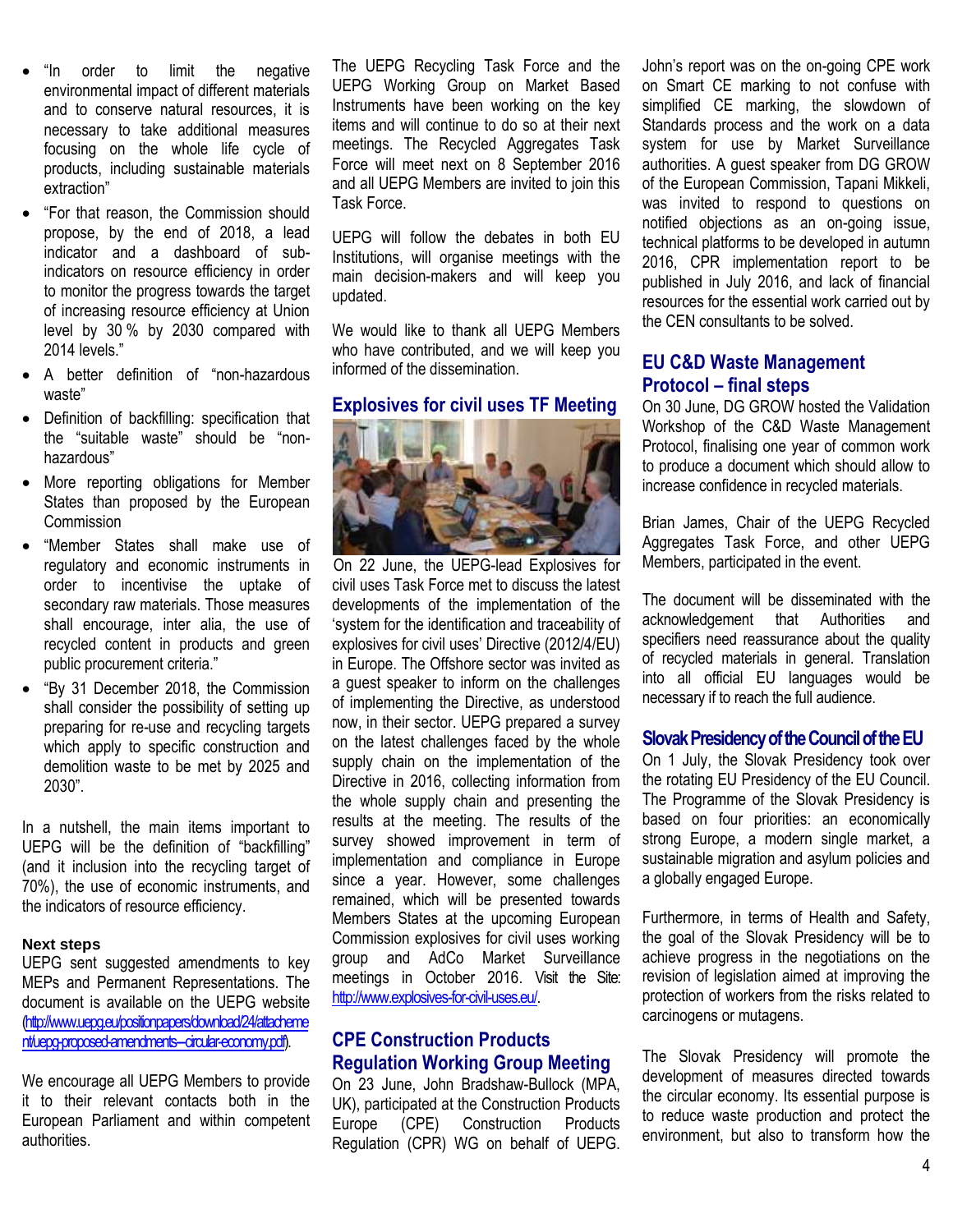economy functions, from production and consumption to waste management and the secondary materials market. Increased attention should be paid to the issue of the efficient use of water as a natural resource, the availability of which may be affected by climate change.

As regards the environment, one of the Presidency's main objectives will be to actively contribute to the current European debate on the transition towards a green and circular economy. An event entitled 'The transition towards a green economy' will serve as a useful platform for public discussions with the EU Member States and other stakeholders. At the same time, the Slovak Presidency will build on the work of the Netherlands Presidency in negotiations on legislative proposals, the amendments to six important directives among them waste management.

In the nature protection and biodiversity sector, the Presidency will focus on the results of the effectiveness evaluation of the Birds and Habitats Directives, with a view to adopting measures to ensure and protect sustainable water resources.

For more information visit: [www.eu2016.sk/en/programme](http://www.eu2016.sk/en/programme-and-priorities/priorities-of-the-slovak-presidency)[and-priorities/priorities-of-the-slovak-presidency](http://www.eu2016.sk/en/programme-and-priorities/priorities-of-the-slovak-presidency)

## **EU News**

**Dynamic Management of Biodiversity in active quarries**

**Recycling is happening…buthas limitations**

**Future aggregates demand and recycling in Germany**

**Russian Crushed Rock Market 2016**

**UNPG Health and Safety Committee Meeting**

**UEPG Delegates Assembly**

**2016 Minerals Products Conference and MPA Council Meeting**

**Dust from an environmental perspective**

**UEPG on the field**

**UEPG Sustainable Development Awards Entries**

**UEPG upcoming Events** 

# **UEPG News**

## **Dynamic Management of Biodiversity in active quarries**

On 4 May, our Belgian colleagues from Fediex organised, as part of their LIFE project "Life in Quarries", a workshop which gathered more than 80 participants from public institutions, extractive industry, research organisations and NGO's.



The objective of this project is to demonstrate that dynamic management of biodiversity in active quarries is possible and provide benefits to biodiversity. UEPG supports this project which outcome could bring benefits to the entire Aggregates Industry.

The workshop identified pre-existing experiences linked to the management of temporary habitats and fugitive species.



UEPG President, Jesús Ortiz, concluded the workshop, and several UEPG Members from France, Germany and the Netherlands contributed.

## **Recycling is happening … but has limitations**

On 17 May, UEPG organised a site visit in the UK for two consultants from Ecorys, the consultancy working with DG Grow on the protocol for the Management of C&DW, visit kindly hosted by MPA and organised by Brian James, Chair of the UEPG Recycling Task Force, and Adam Day, aggregates producer.



The objective was to show the consultants the realities on the field of recycling of aggregates and the challenges faced. The visit consisted of a tour of an aggregates processing plant near the river Thames, where C&DW is being transported and treated, the visit of a demolition site in London, where C&DW is collected, and finally a concrete plant to illustrate the end use of the recycled aggregates.

Participants exchanged on the practical difficulties, especially the transportation, and on several key aspects of recycling, including the importance of quality.

## **Future aggregates demand and recycling in Germany**

During a meeting of the Economic Committee of the German Aggregates Federation (MIRO) on May in Lieske (Germany), the German Construction Materials Association presented its new Report on the estimated demand of aggregates by 2030. The Report also includes the development of C&D waste recycling and the substitution rate of virgin aggregates.

With interest, experts noted that the recycling rates remain high and the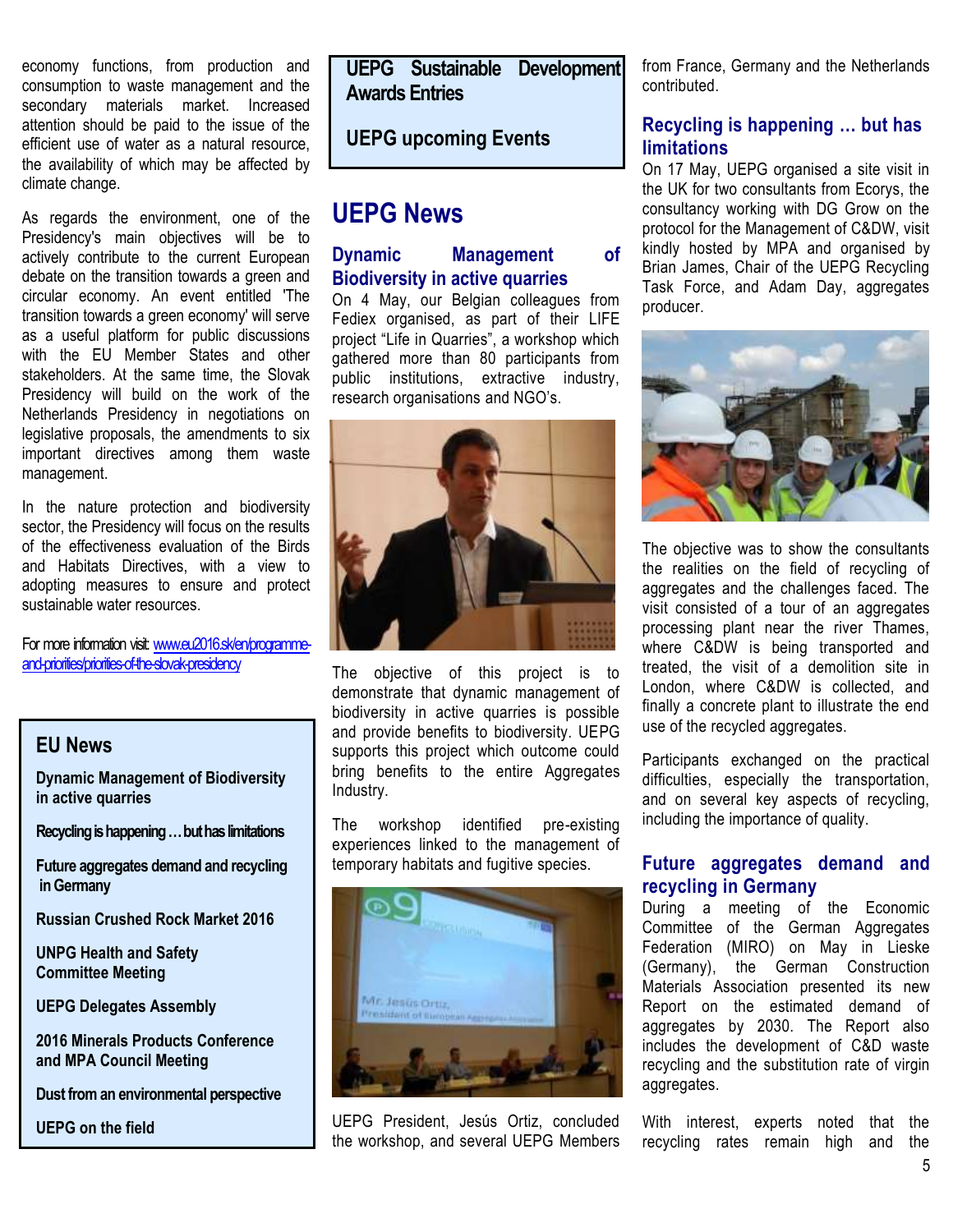substitution rates remain stable at maximum 15%.

## **Russian Crushed Rock Market 2016**

Dirk Fincke, UEPG Secretary General, was invited to speak at a Conference addressing the main challenges Russian aggregates producers are facing.

Aggregates in Russia are transported mainly on rail over long distances but transport costs are rising. Despite recent declines of the economy, Russia remains Europe's second biggest aggregates producer right after Germany. In addition, some European aggregates producing companies are operating in Russia and machinery equipment and dominantly from Germany or other parts of the world.

UEPG exchanged with the Russian Aggregates Association (NEDRA) and identified areas of common interest.

### **UNPG Health and Safety Committee Meeting**

On 28 March, the French Aggregates Producers Association, UNPG, organised its Health and Safety Day in Paris. The focus of the meeting was on the commitment of the French Aggregates Producers in terms of Health and Safety. Presentations and discussions were precisely about actinolite, dust, natural radioactivity, the review on the General Regulation for electricity and mobile machines, and Health and Safety days in French Regions.

In the morning, Miette Dechelle, UEPG Public Affairs Manager, was invited on behalf of UEPG to inform Members on the latest development of the RCS at European level, and accordingly, NEPSI Signatories' work and strategy. In the afternoon, the French Ministry was invited to present their road maps for the coming months on the above mentioned topics. UNPG is in constant dialogue with the French authorities and the meeting also illustrated the close cooperation build up. The event concluded with regional Health and Safety day success stories to open discussion with OSH experts from site to regional level from the whole supply chain.

#### **UEPG Delegates Assembly**

This year Delegates Assembly took place on 2 and 3 June and was kindly hosted in Berlin, Germany, by MIRO, the German Producers Association.



On 2 June, in the morning, MIRO welcomed the UEPG Entrepreneurs' Forum. The focus of the meeting was on dust control on site from an environmental and health and safety point of view. Speakers invited were from Academia, IT supplier programme and Manufacturer, followed by interesting debate with Representatives of the Aggregates Industry.



UEPG President, Jesús Ortiz, announced the departure of Sandrine Devos, UEPG Public Affairs Manager and thanked her for her outstanding commitment to UEPG over more than 7 years, and wished her all success for her new position.

Alev Somer will replace Sandrine Devos starting from 1st September as Junior Public Affairs Officer. Alev has French-Turkish nationality and looks forward to working within the UEPG team.



In the afternoon, MIRO organised a visit to the Reichstag building (German Parliament) welcomed by MP Matthias Heider (CDU), allowing UEPG Delegates to exchange on the current EU and German affairs as the EU Circular Economy Package. Then, a visit was organised at the [Berliner Schloß](http://berliner-schloss.de/en/) (Berlin City Palace) to present the plans to reconstruct the building.



The UEPG Delegates Assembly of the European Aggregates Association (UEPG) took place on 3 June. The meeting chaired by UEPG President, Jesús Ortiz, concentrated on UEPG Membership Enlargement, Budget and Priorities, among which the Circular Economy Package, the Revision of the Carcinogens and Mutagens at work Directive, Standards, and Better implementation and regulatory enforcement.



### **2016 Minerals Products Conference and MAP Council Meeting**

On 9 June MPA Conference on "Mineral Products 2016 - Essential for Growth" took place in London. The event explored a range of topical issues which will impact on future growth and the industry's ability to deliver sustainable solutions.



At the occasion of the Conference MPA released the organisation's latest report,